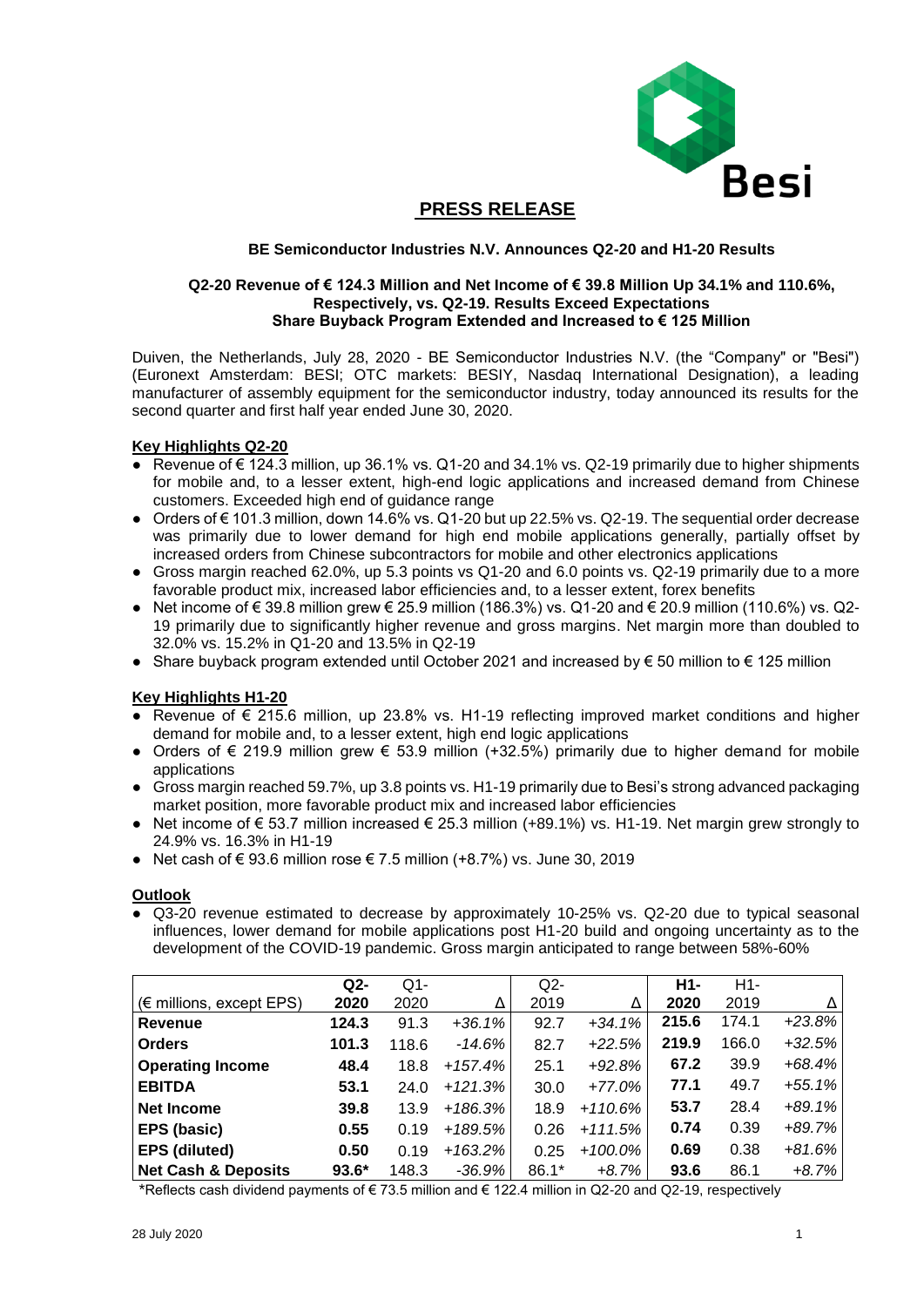

#### **Richard W. Blickman, President and Chief Executive Officer of Besi, commented:**

"Besi reported strong Q2-20 and first half year results in an improving industry environment. Revenue and net income for Q2-20 were € 124.3 million and € 39.8 million, respectively, increases of 34.1% and 110.6% versus Q2-19. Besi exceeded the high end of revenue guidance as we resumed full operations globally despite the COVID-19 pandemic, achieved higher than anticipated shipments for mobile applications and benefited from increased demand by Chinese subcontractors for mobile and other electronics applications, continuing a trend starting in H2-19.

Profitability and efficiency also increased significantly in Q2-20 and for the first half year. Gross and operating margins in Q2-20 increased to 62.0% and 39.0%, respectively, increases of 6.0 and 11.9 points, respectively, versus the comparable period of the prior year. Besi's solid financial performance primarily reflected improved industry conditions, our strong advanced packaging market position and a favorable product mix. On the operational front, it reflected strategic execution in a difficult production environment, labor efficiencies associated with a 5.2% decrease in year over year fixed headcount levels and lower travel, service and other overhead costs associated with the shift to a work at home business environment. Similarly, H1-20 revenue of  $\epsilon$  215.6 million and net income of  $\epsilon$  53.7 million grew by 23.8% and 89.1%, respectively, versus H1-19 with gross and net margins approaching 60% and 25%, respectively.

Orders for the first half year were  $\epsilon$  219.9 million, an increase of 32.5% versus H1-19 as industry overcapacity lessened and mobile customers increased demand in anticipation of new handset introductions later this year with advanced features and functionality. To a lesser extent, orders also benefited from continued demand growth for high end logic applications such as cloud infrastructure, artificial intelligence and high-performance computing as we move more rapidly into the digital society. Automotive end market demand remained at depressed levels as consumers react to the economic fall-out from the pandemic. For the quarter, orders were € 101.3 million, a 22.5% increase versus Q2-19 but a decrease of 14.6% versus Q1-20 primarily as a result of reduced spending by high end mobile customers after their H1-20 capacity build.

Besi ended the first half year with a strong balance sheet and continues to return excess capital to shareholders. At June 30, 2020, cash and deposits totaled € 366.6 million after the payment of € 76.6 million in the form of cash dividends and share repurchases. Net cash and deposits of € 93.6 million at quarter end grew by 8.7% versus the end of Q2-19. Given continued strong profitability and cash flow generation this year, Besi will extend its current share buyback program until October 30, 2021 and increase its size by  $\epsilon$  50 million to € 125 million.

Looking ahead, we estimate that Q3-20 revenue will decrease by approximately 10-25% due to typical seasonal influences, lower demand for mobile applications post the H1-20 build and customer caution as to the development of the COVID-19 pandemic. Gross margin is estimated to range between 58-60% based on the forecasted product mix. Operating expenses are expected to decrease by 10-15% versus Q2-20 as we carefully control costs in an uncertain environment. We are cautiously optimistic about Besi's prospects for the remainder of 2020 given our better than anticipated first half results and Q3-20 guidance. We temper this optimism, however, given the current unpredictable course, recurrence and severity of the pandemic and its implications for semiconductor demand.

Longer-term, we are encouraged about Besi's prospects in the next investment cycle given our strong performance in a difficult environment and by strong secular growth drivers for our business. Further, we have a leading position in advanced packaging which is an important enabler of the digital society and the new applications to be generated along with it."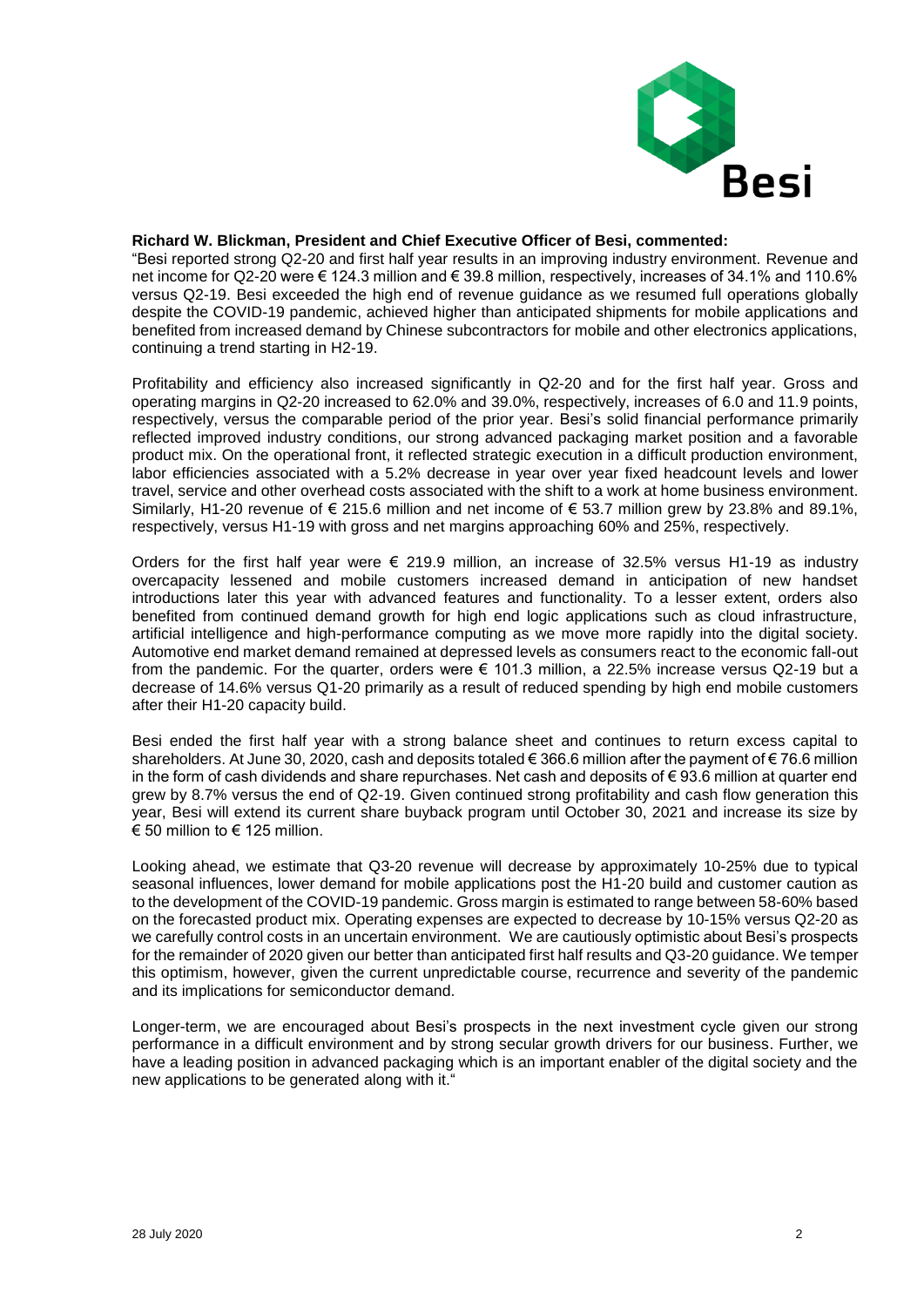

### **Second Quarter Results of Operations**

|                           | Q2-2020 | Q1-2020 |        | Q2-2019 |          |
|---------------------------|---------|---------|--------|---------|----------|
| Revenue                   | 124.3   | 91.3    | +36.1% | 92.7    | $+34.1%$ |
| <b>Orders</b>             | 101.3   | 118.6   | -14.6% | 82.7    | +22.5%   |
| <b>Book to Bill Ratio</b> | 0.8     | 1.3     | -0.5   | 0.9     | -0.1     |

Q2-20 revenue of € 124.3 million increased by 36.1% and 34.1% versus Q1-20 and Q2-19, respectively, primarily due to higher shipments for mobile and, to a lesser extent, high-end logic and cloud infrastructure applications. In addition, shipments to Chinese customers increased relative to each respective period, continuing a favorable trend which began in H2-19. Q2-20 revenue growth exceeded the high end of guidance (+5% to +25%) primarily due to higher than anticipated shipments for mobile applications as Besi and its principal customers resumed full operations amidst the global pandemic.

Orders of € 101.3 million were down 14.6% versus Q1-20 primarily due to lower demand for high end mobile applications generally, partially offset by increased orders by Chinese subcontractors for mobile and other electronics applications. In contrast, orders grew by 22.5% versus Q2-19 primarily due to improved market conditions and higher bookings for mobile and computing applications. Per customer type, IDM orders decreased € 2.8 million, or 5.9%, versus Q1-20 and represented 44% of total orders for the period. Subcontractor orders decreased by  $\epsilon$  14.5 million, or 20.4%, versus Q1-20 and represented 56% of total orders.

|                                        | Q2-2020 | $Q1 - 2020$ |           | Q2-2019 |           |
|----------------------------------------|---------|-------------|-----------|---------|-----------|
| <b>Gross Margin</b>                    | 62.0%   | 56.7%       | +5.3      | 56.0%   | $+6.0$    |
| <b>Operating Expenses</b>              | 28.6    | 33.0        | -13.3%    | 26.8    | $+6.7%$   |
| <b>Financial Expense/(Income), net</b> | 2.7     | 2.6         | +3.8%     | 3.2     | -15.6%    |
| <b>EBITDA</b>                          | 53.1    | 24.0        | $+121.3%$ | 30.0    | $+77.0\%$ |

Besi's gross margin reached 62.0% in Q2-20, an increase of 5.3 points vs Q1-20 and 6.0 points versus Q2- 19 primarily due to a more favorable product mix, increased labor efficiencies from lower fixed Asian production headcount, and, to a lesser extent, forex benefits from favorable changes in the euro versus the USD, MYR and CHN currencies. The Q2-20 gross margin significantly exceeded guidance (56%-58%) due to higher than anticipated shipments for mobile applications during the period.

Q2-20 operating expenses declined by  $\in$  4.4 million (-13.3%) versus Q1-20 and was in-line with guidance. The decrease was primarily due to (i) a  $\epsilon$  2.5 million reduction in variable compensation expense, (ii)  $\epsilon$  1.0 million lower development expense due to higher R&D capitalization, net in the quarter and (iii) lower consulting expenses. Operating expenses increased by  $\epsilon$  1.8 million (+6.7%) versus Q2-19 due to increased variable compensation expense of € 2.4 million.

|                   | Q2-2020 | $Q1 - 2020$ |         | Q2-2019 |         |
|-------------------|---------|-------------|---------|---------|---------|
| <b>Net Income</b> | 39.8    | 13.9        | +186.3% | 18.9    | +110.6% |
| <b>Net Margin</b> | 32.0%   | 15.2%       | +16.8   | 20.4%   | +11.6   |
| <b>Tax Rate</b>   | 12.9%   | 14.4%       | $-1.5$  | 13.5%   | -0.6    |

Net income of € 39.8 million grew by € 25.9 million (186.3%) versus Q1-20 and € 20.9 million (110.6%) versus Q2-19 primarily due to higher revenue and gross margin levels realized along with operating leverage from tight controls of fixed overhead levels relative to revenue growth. Similarly, Besi's net margin increased to 32.0% in Q2-20, a significant increase versus the 15.2% and 20.4% realized in Q1-20 and Q2- 19, respectively.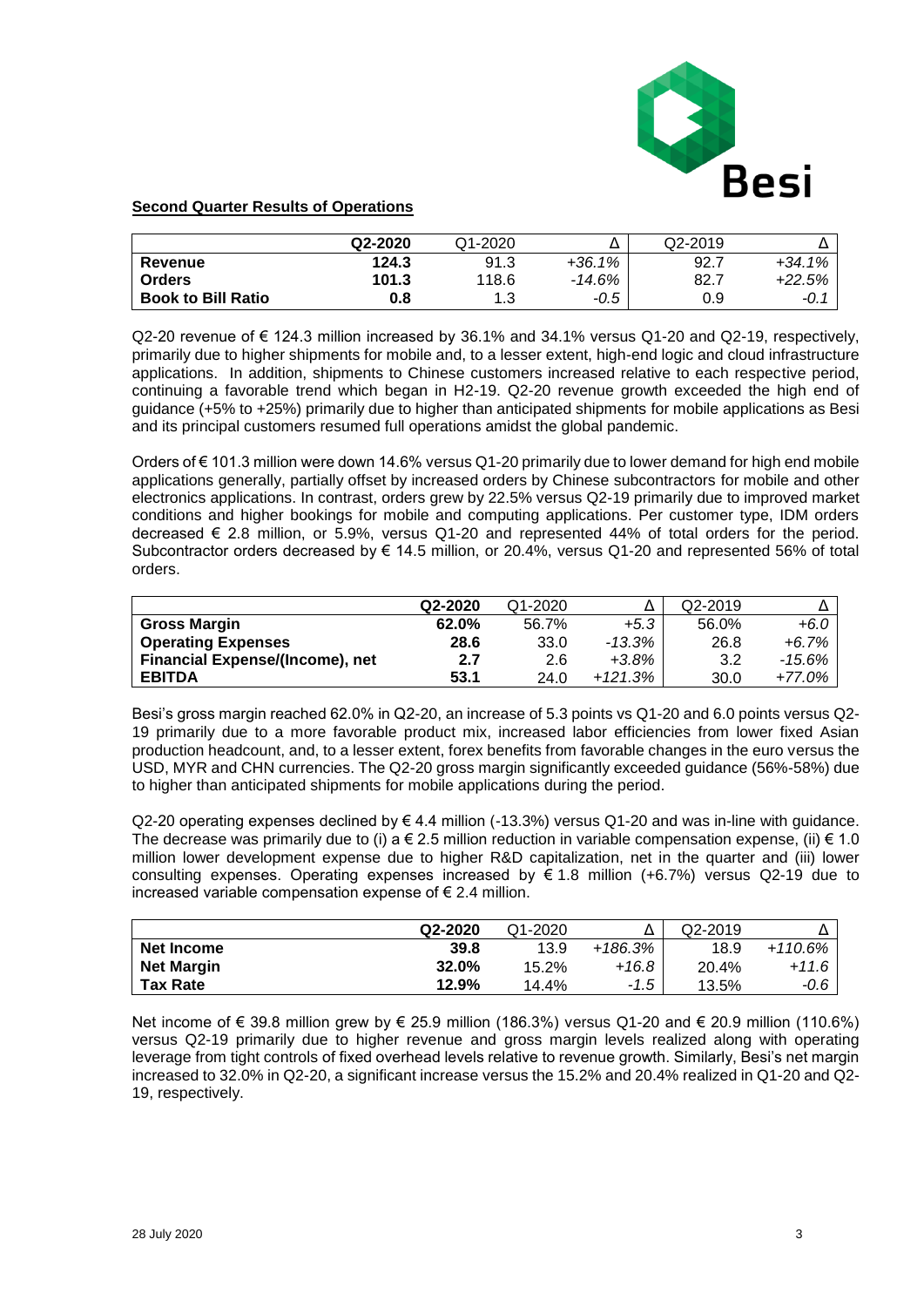

#### **Half Year Results of Operations**

|                         | H1-2020 | H1-2019 | Δ        |
|-------------------------|---------|---------|----------|
| <b>Revenue</b>          | 215.6   | 174.1   | $+23.8%$ |
| <b>Orders</b>           | 219.9   | 166.0   | $+32.5%$ |
| <b>Gross Margin</b>     | 59.7%   | 55.9%   | $+3.8$   |
| <b>Operating Income</b> | 67.2    | 39.9    | $+68.4%$ |
| <b>Net Income</b>       | 53.7    | 28.4    | $+89.1%$ |
| <b>Net Margin</b>       | 24.9%   | 16.3%   | $+8.6$   |
| <b>Tax Rate</b>         | 13.3%   | 13.2%   | $+0.1$   |

H1-20 revenue reached € 215.6 million, up 23.8% versus H1-19 reflecting improved industry conditions and higher demand for mobile and, to a lesser extent, high end logic and cloud infrastructure applications**.**  Similarly, orders of € 219.9 million grew € 53.9 million (+32.5%) versus H1-19. Revenue and order growth were partially offset by reduced demand for automotive applications due to the adverse impact on consumer demand from the pandemic

Besi's gross margin rose 3.8 points versus H1-19 to reach 59.7% primarily due to its strong advanced packaging market position, more favorable product mix and increased labor efficiencies. In addition, Besi's net income of € 53.7 million and net margin of 24.9% increased by 89.1% and 8.6 points, respectively, versus H1-19 as increased revenue and gross margin more than offset € 4.0 million of higher operating expenses, principally associated with increased share-based compensation expense.

#### **Financial Condition**

|                                | Q2    | Q1   |              | Q2    |          | H1    | H1    |          |
|--------------------------------|-------|------|--------------|-------|----------|-------|-------|----------|
|                                | 2020  | 2020 |              | 2019  |          | 2020  | 2019  | ΔΙ       |
| <b>Total Cash and Deposits</b> | 366.6 |      | 427.6 -14.3% | 361.7 | $+1.4%$  | 366.6 | 361.7 | $+1.4\%$ |
| <b>Net Cash and Deposits</b>   | 93.6  |      | 148.3 -36.9% | 86.1  | $+8.7\%$ | 93.6  | 86.1  | +8.7% l  |
| <b>Cash flow from Ops.</b>     | 22.9  | 26.6 | -13.9%       | (2.7) | n.m      | 49.4  | 45.1  | $+9.5\%$ |

At the end of Q2-20, cash and deposits aggregated € 366.6 million. As compared to Q1-20, Besi's net cash and deposits decreased by  $\epsilon$  54.7 million due primarily to the payment of (i)  $\epsilon$  73.5 million in cash dividends to shareholders, (ii) € 4.3 million of capitalized development spending and (ii) € 3.1 million of share repurchases which was partially offset by cash flow from operations of € 22.9 million. Net cash of € 93.6 million at quarter end grew € 7.5 million (+8.7%) versus June 30, 2019. During the quarter, € 7.0 million principal amount of the 2016 Convertible Notes were converted into 351,186 ordinary shares. As a result, the principal amount outstanding of the 2016 Convertible Notes declined from € 125.0 million to € 118.0 million.

#### **Share Repurchase Activity/Extension and Increase of Share Repurchase Program**

During the quarter, Besi repurchased 90,844 of its ordinary shares at an average price of € 33.54 per share for a total of € 3.1 million. Cumulatively, as of June 30, 2020, 3.2 million shares have been purchased under the current € 75 million share repurchase program at an average price of € 22.58 per share for a total of € 73.3 million. As of such date, Besi held approximately 7.3 million shares in treasury at an average cost of € 15.48, equal to 9.1% of its shares outstanding.

Besi will extend the duration of its current share buyback program until October 30, 2021 and increase the total amount from € 75 million to € 125 million. The share repurchase program was initiated for capital reduction purposes and to help offset dilution related to Besi's 2016 and 2017 Convertible Notes and shares issued under employee stock plans. It will be funded using Besi's available cash resources and be effective immediately. At present, Besi has authority until October 30, 2021 to purchase up to 10% of its shares outstanding (approximately 8.0 million shares).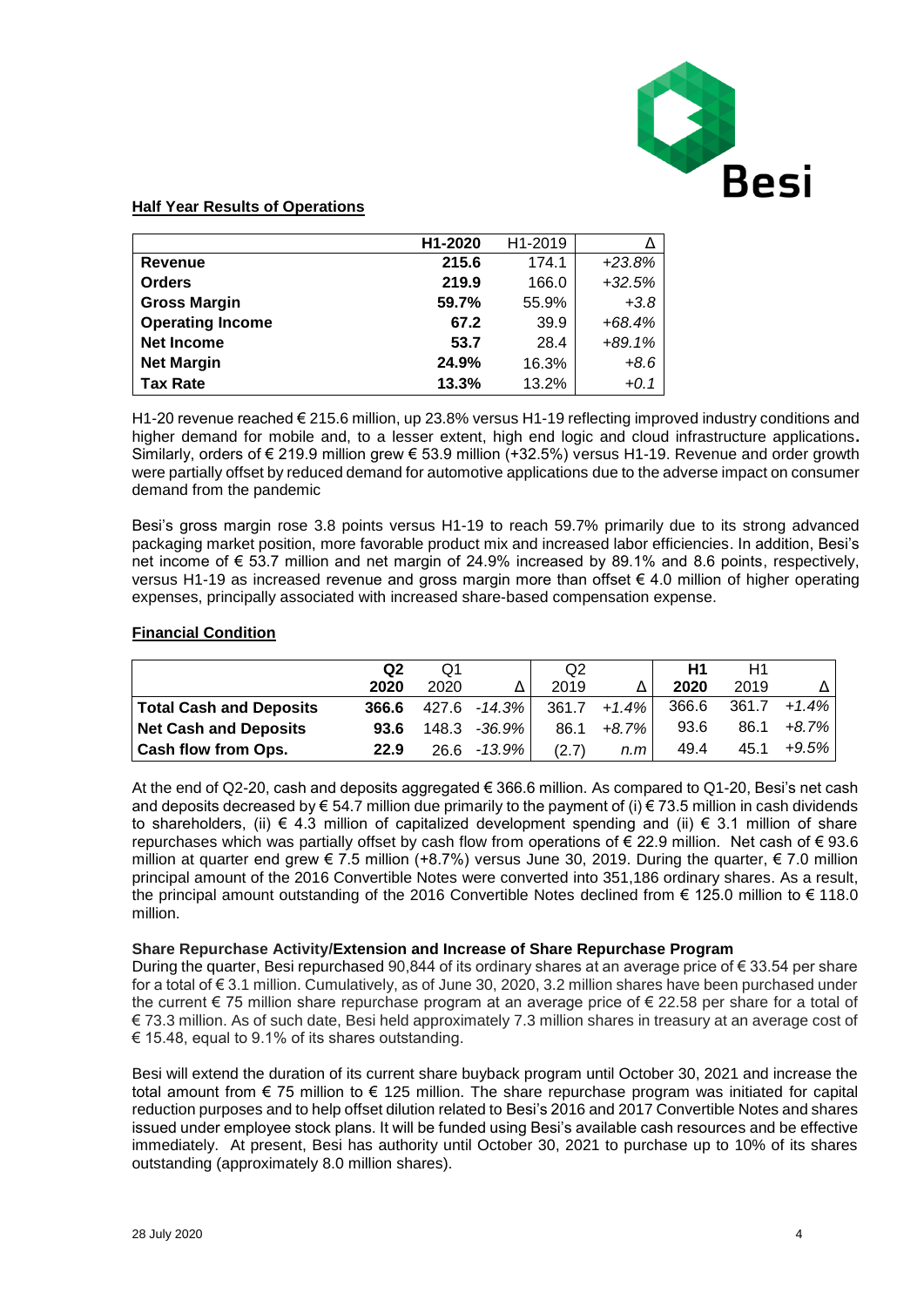

The share repurchase program will be executed in accordance with industry best practices and in compliance with European buyback rules and regulations and may be suspended or discontinued at any time. Besi has engaged an independent broker for the program and all purchases will be executed through Euronext Amsterdam (the "Main Exchange") and Multilateral Trading Facilities as defined by the Directive 2014/65/EU of the European Parliament and of the Council of 15 May 2014 on markets in financial instruments (each being referred to as "Exchanges") and subject to the rules of the relevant Exchange. The timing and amount of any shares repurchased under this program will be determined by the independent broker independently of, and without influence by, Besi. The maximum purchase price to be paid per share under the program will not exceed the higher of the last independent trade price of the shares and the highest current independent bid price of the shares on the venue to which the purchase was carried out. Any repurchased shares will be available in the future for use in connection with Besi's stock plans and other general corporate purposes, including acquisitions. The information included in this press release is made public under the Market Abuse Regulation (No. 596/2014/EU).

#### **Prospective Member of Supervisory Board**

Effective August 1, 2020, Dr. Laura Oliphant will join Besi's Supervisory Board as a prospective member. It is the Board's intention to nominate her for appointment as a member of the Supervisory Board at Besi's 2021 AGM (April 2021). Dr. Oliphant (57) has extensive experience in the semiconductor, semiconductor equipment and other technology industries as senior manager, investor and board director. Currently, she is an independent consultant with Serendibite Partners, where she provides expertise to early stage businesses, Fortune 500 companies and venture capital firms. Previously, Dr. Oliphant served as CEO of Translarity, Inc., a venture backed, advanced probe card startup focused on RF applications. Prior thereto, she was with Intel Corporation for almost 25 years including as an Investment Director of Intel Capital and as a Supply Chain Program Manager in Intel's supplier management organization. Dr. Oliphant currently serves on the board of directors of the following US and European corporations: Aehr Test Systems (NASDAQ: AEHR, Fremont, CA), Feasible Inc. (Emeryville, CA), Novelda AS (Oslo, Norway) and Numascale AS (Oslo, Norway). She has a PhD in Chemical Engineering from the University of California, Berkeley and is a holder of the National Association of Corporate Directors Board Leadership Fellowship.

#### **Outlook**

Based on its June 30, 2020 order backlog and feedback from customers, Besi forecasts for Q3-20 that:

- Revenue will decrease by approximately 10-25% vs.  $\epsilon$  124.3 million reported in Q2-20.
- Gross margin will range between 58-60% vs. the 62.0% realized in Q2-20.
- Operating expenses will decrease by 10-15% vs. the  $\epsilon$  28.6 million reported in Q2-20.

#### **Investor and media conference call**

A conference call and webcast for investors and media will be held today at 4:00 pm CET (10:00 am EDT). The dial-in for the conference call is (31) 20 531 5851. To access the audio webcast and webinar slides, please visit [www.besi.com.](http://www.besi.com/)

#### **Basis of Presentation**

The accompanying condensed Consolidated Financial Statements have been prepared in accordance with International Financial Reporting Standards ("IFRS") as adopted by the European Union. Reference is made to the Summary of Significant Accounting Policies to the Notes to the Consolidated Financial Statements as included in our 2019 Annual Report, which is available on www.besi.com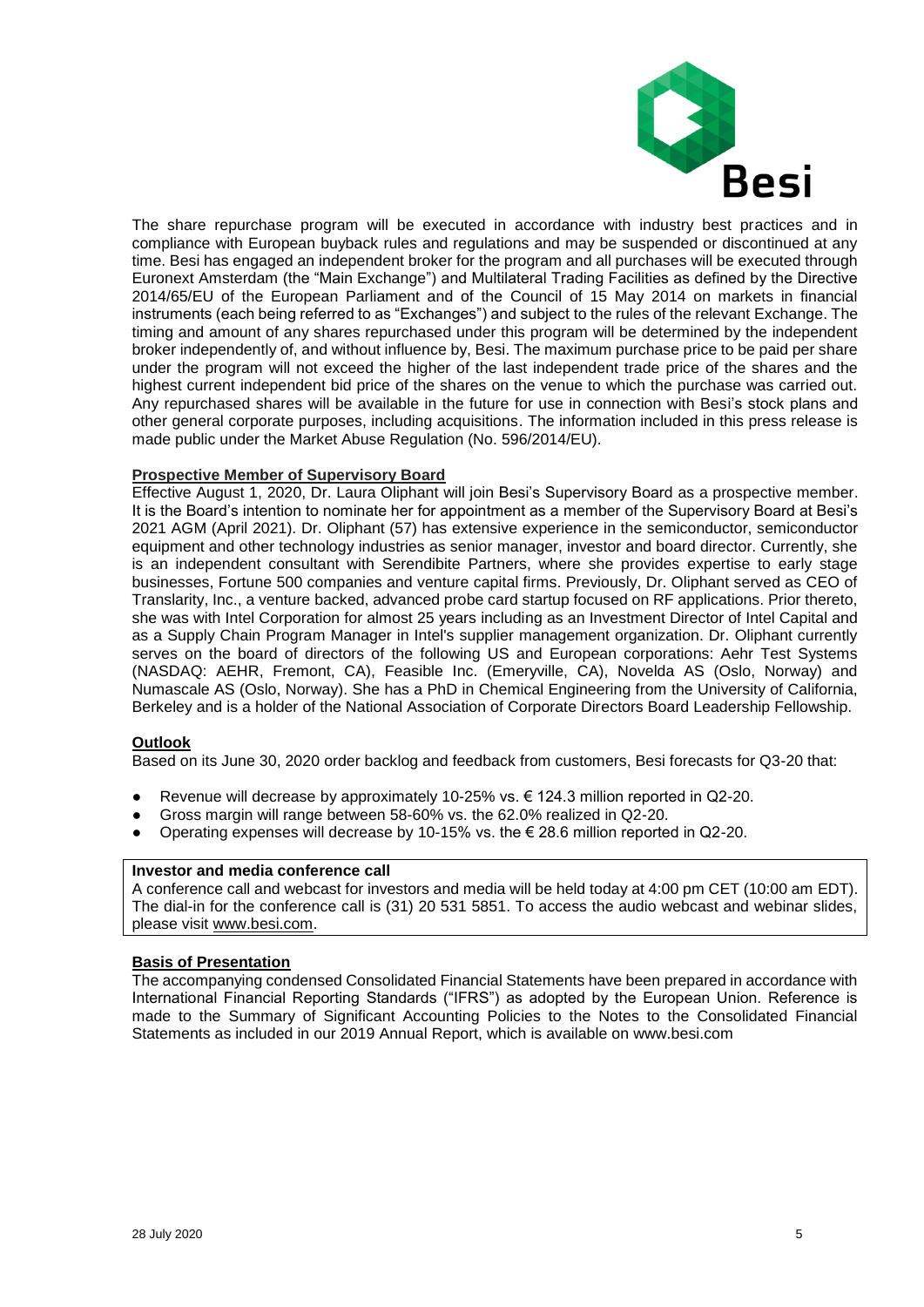

### **About Besi**

Besi is a leading supplier of semiconductor assembly equipment for the global semiconductor and electronics industries offering high levels of accuracy, productivity and reliability at a low cost of ownership. The Company develops leading edge assembly processes and equipment for leadframe, substrate and wafer level packaging applications in a wide range of end-user markets including electronics, mobile internet, cloud server, computing, automotive, industrial, LED and solar energy. Customers are primarily leading semiconductor manufacturers, assembly subcontractors and electronics and industrial companies. Besi's ordinary shares are listed on Euronext Amsterdam (symbol: BESI). Its Level 1 ADRs are listed on the OTC markets (symbol: BESIY Nasdaq International Designation) and its headquarters are located in Duiven, the Netherlands. For more information, please visit our website at [www.besi.com.](http://www.besi.com/)

#### **Contacts:**

Richard W. Blickman, President & CEO CFF Communications Hetwig van Kerkhof, SVP Finance Frank Jansen Tel. (31) 26 319 4500 Tel. (31) 20 575 4024 [investor.relations@besi.com](mailto:investor.relations@besi.com) [besi@cffcommunications.nl](mailto:besi@cffcommunications.nl)

### **Caution Concerning Forward Looking Statements**

This press release contains statements about management's future expectations, plans and prospects of our business that constitute forward-looking statements, which are found in various places throughout the press release, including, but not limited to, statements relating to expectations of orders, net sales, product shipments, expenses, timing of purchases of assembly equipment by customers, gross margins, operating results and capital expenditures. The use of words such as "anticipate", "estimate", "expect", "can", "intend", "believes", "may", "plan", "predict", "project", "forecast", "will", "would", and similar expressions are intended to identify forward looking statements, although not all forward looking statements contain these identifying words. The financial guidance set forth under the heading "Outlook" contains such forward looking statements. While these forward looking statements represent our judgments and expectations concerning the development of our business, a number of risks, uncertainties and other important factors could cause actual developments and results to differ materially from those contained in forward looking statements, including any inability to maintain continued demand for our products; failure of anticipated orders to materialize or postponement or cancellation of orders, generally without charges; the volatility in the demand for semiconductors and our products and services; the extent and duration of the COVID-19 pandemic and measures taken to contain the outbreak, and the associated adverse impacts on the global economy, financial markets, and our operations as well as those of our customers and suppliers; failure to develop new and enhanced products and introduce them at competitive price levels; failure to adequately decrease costs and expenses as revenues decline; loss of significant customers, including through industry consolidation or the emergence of industry alliances; lengthening of the sales cycle; acts of terrorism and violence; disruption or failure of our information technology systems; inability to forecast demand and inventory levels for our products; the integrity of product pricing and protection of our intellectual property in foreign jurisdictions; risks, such as changes in trade regulations, currency fluctuations, political instability and war, associated with substantial foreign customers, suppliers and foreign manufacturing operations, particularly to the extent occurring in the Asia Pacific region; potential instability in foreign capital markets; the risk of failure to successfully manage our diverse operations; any inability to attract and retain skilled personnel; those additional risk factors set forth in Besi's annual report for the year ended December 31, 2019 and other key factors that could adversely affect our businesses and financial performance contained in our filings and reports, including our statutory consolidated statements. We expressly disclaim any obligation to update or alter our forward-looking statements whether as a result of new information, future events or otherwise.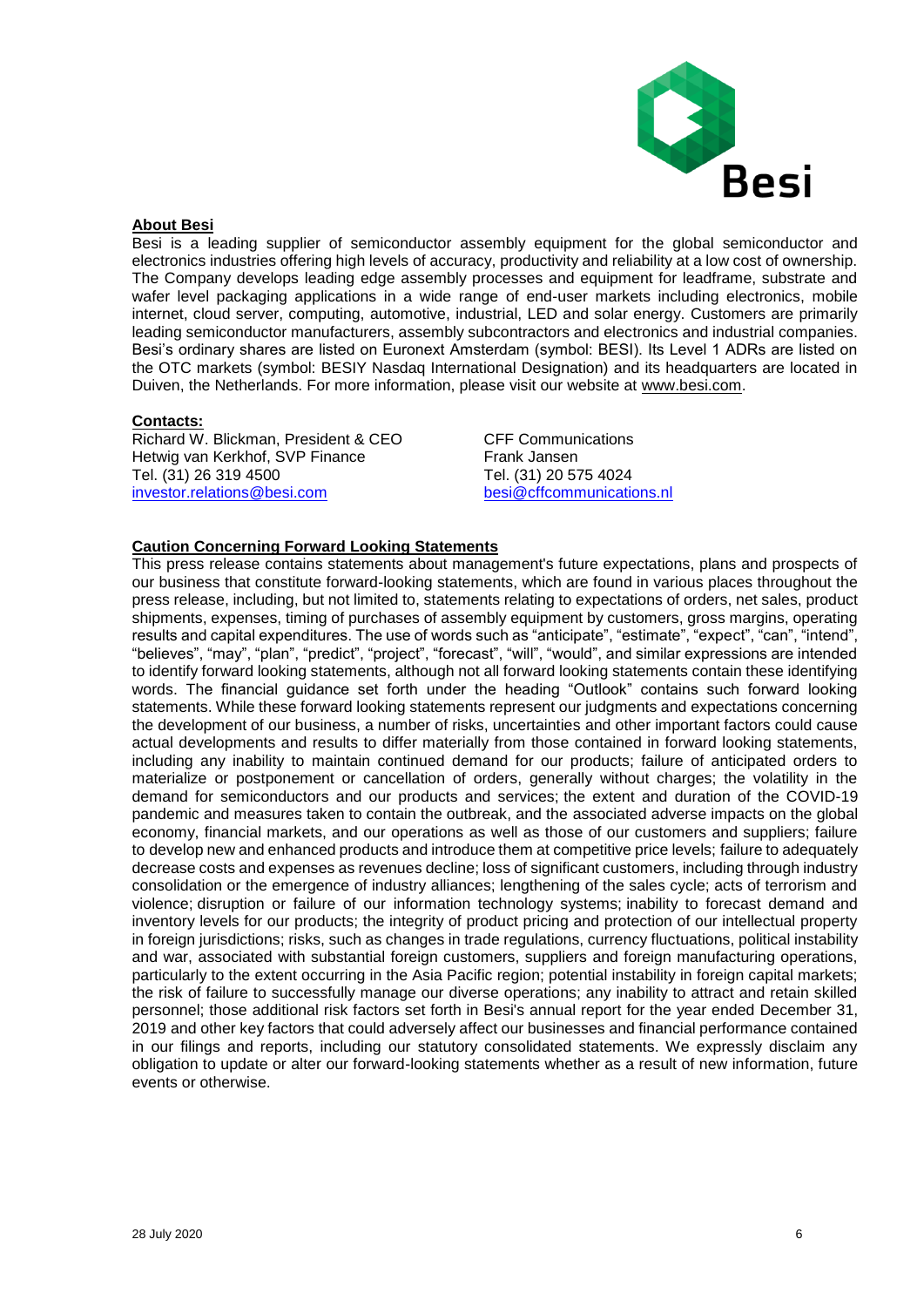

# **Consolidated Statements of Operations**

| (euro in thousands, except share and per<br>share data)                            |                          | <b>Three Months Ended</b><br><b>June 30,</b><br>(unaudited) | <b>Six Months Ended</b><br><b>June 30,</b><br>(unaudited) |                          |  |  |
|------------------------------------------------------------------------------------|--------------------------|-------------------------------------------------------------|-----------------------------------------------------------|--------------------------|--|--|
|                                                                                    | 2020                     | 2019                                                        | 2020                                                      | 2019                     |  |  |
| Revenue<br>Cost of sales                                                           | 124,267<br>47,282        | 92,708<br>40,805                                            | 215,606<br>86,873                                         | 174,107<br>76,733        |  |  |
| Gross profit                                                                       | 76,985                   | 51,903                                                      | 128,733                                                   | 97,374                   |  |  |
| Selling, general and administrative expenses<br>Research and development expenses  | 20,136<br>8,428          | 17,499<br>9,277                                             | 43,658<br>17,859                                          | 39,184<br>18,321         |  |  |
| Total operating expenses                                                           | 28,564                   | 26,776                                                      | 61,517                                                    | 57,505                   |  |  |
| Operating income                                                                   | 48,421                   | 25,127                                                      | 67,216                                                    | 39,869                   |  |  |
| Financial expense, net                                                             | 2,691                    | 3,222                                                       | 5,303                                                     | 7,139                    |  |  |
| Income before taxes                                                                | 45,730                   | 21,905                                                      | 61,913                                                    | 32,730                   |  |  |
| Income tax expense                                                                 | 5,909                    | 2,961                                                       | 8,240                                                     | 4,319                    |  |  |
| Net income                                                                         | 39,821                   | 18,944                                                      | 53,673                                                    | 28,411                   |  |  |
| Net income per share - basic<br>Net income per share - diluted                     | 0.55<br>0.50             | 0.26<br>0.25                                                | 0.74<br>0.69                                              | 0.39<br>0.38             |  |  |
| Number of shares used in computing per<br>share amounts:<br>- basic<br>- diluted 1 | 72,536,296<br>82,563,062 | 73,025,754<br>83,287,497                                    | 72,352,859<br>82,631,951                                  | 73,142,645<br>83,568,974 |  |  |

-

 $1)$  The calculation of diluted income per share assumes the exercise of equity settled share based payments and the full conversion of the Convertible Notes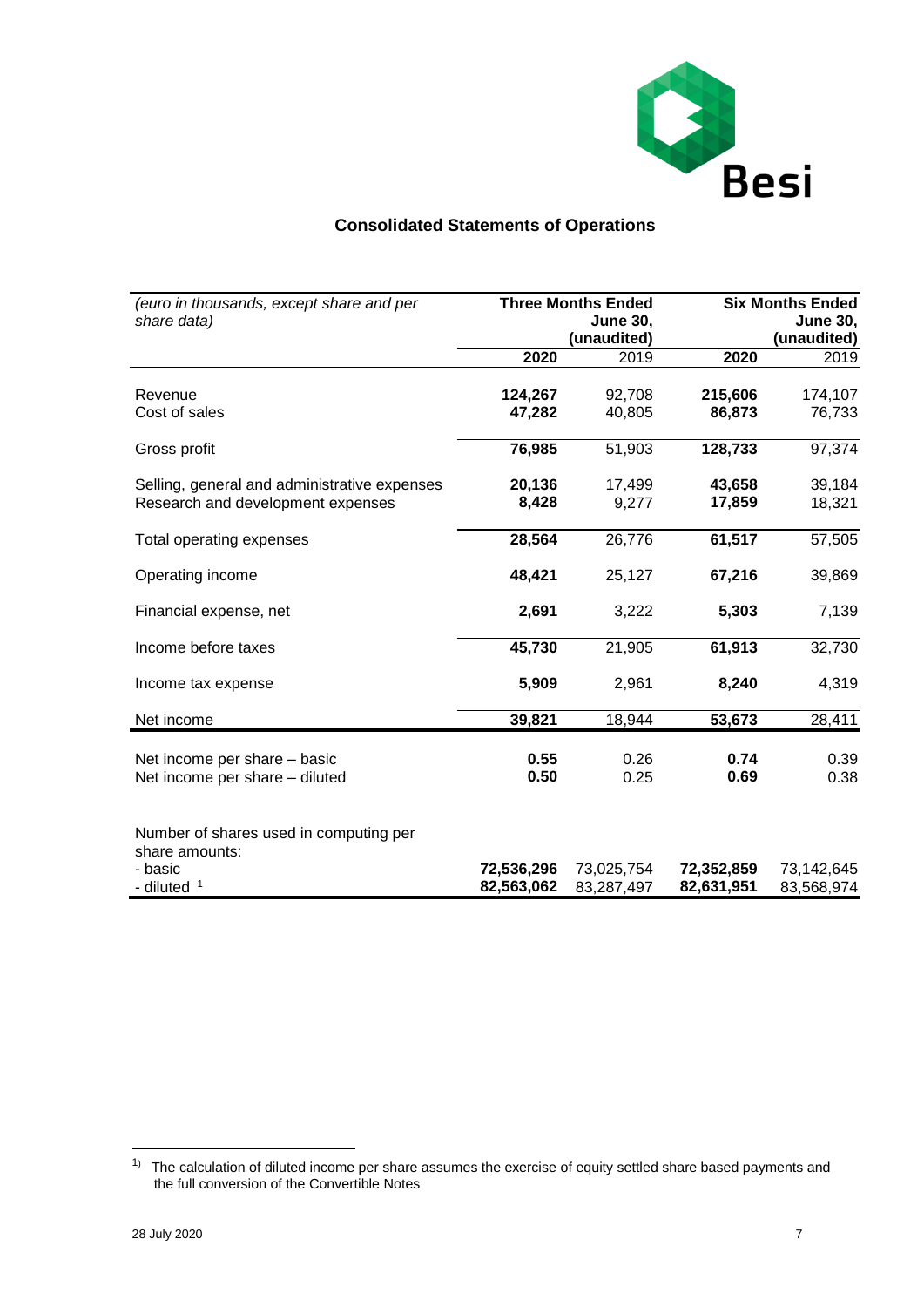

## **Consolidated Balance Sheets**

| (euro in thousands)                  | <b>June 30,</b><br>2020 | March 31,<br>2020 | December 31,<br>2019 |
|--------------------------------------|-------------------------|-------------------|----------------------|
| <b>ASSETS</b>                        | (unaudited)             | (unaudited)       | (audited)            |
|                                      |                         |                   |                      |
| Cash and cash equivalents            | 251,621                 | 347,639           | 278,398              |
| Deposits                             | 115,000                 | 80,000            | 130,000              |
| Trade receivables                    | 117,158                 | 91,797            | 81,420               |
| Inventories                          | 52,122                  | 46,872            | 46,578               |
| Other current assets                 | 12,768                  | 14,598            | 13,854               |
| <b>Total current assets</b>          | 548,669                 | 580,906           | 550,250              |
|                                      |                         |                   |                      |
| Property, plant and equipment        | 27,142<br>9,678         | 29,067<br>10,264  | 30,383<br>11,132     |
| Right of use assets<br>Goodwill      | 45,262                  | 45,423            | 45,289               |
| Other intangible assets              | 46,101                  | 44,380            | 42,593               |
| Deferred tax assets                  | 13,225                  | 14,607            | 14,978               |
| Other non-current assets             | 1,094                   | 1,097             | 2,255                |
| <b>Total non-current assets</b>      | 142,502                 | 144,838           | 146,630              |
| Total assets                         | 691,171                 | 725,744           | 696,880              |
|                                      |                         |                   |                      |
| Notes payable to banks               |                         | 487               | 476                  |
| Current portion of long-term debt    | 91                      | 513               | 515                  |
| Accounts payable                     | 45,939                  | 34,310            | 30,278               |
| <b>Accrued liabilities</b>           | 51,382                  | 61,769            | 55,359               |
| <b>Total current liabilities</b>     | 97,412                  | 97,079            | 86,628               |
| Long-term debt                       | 272,932                 | 278,299           | 277,067              |
| Lease liabilities                    | 6,438                   | 7,104             | 7,859                |
| Deferred tax liabilities             | 8,480                   | 8,376             | 8,858                |
| Other non-current liabilities        | 18,228                  | 18,197            | 17,960               |
| <b>Total non-current liabilities</b> | 306,078                 | 311,976           | 311,744              |
| <b>Total equity</b>                  | 287,681                 | 316,689           | 298,508              |
| <b>Total liabilities and equity</b>  | 691,171                 | 725,744           | 696,880              |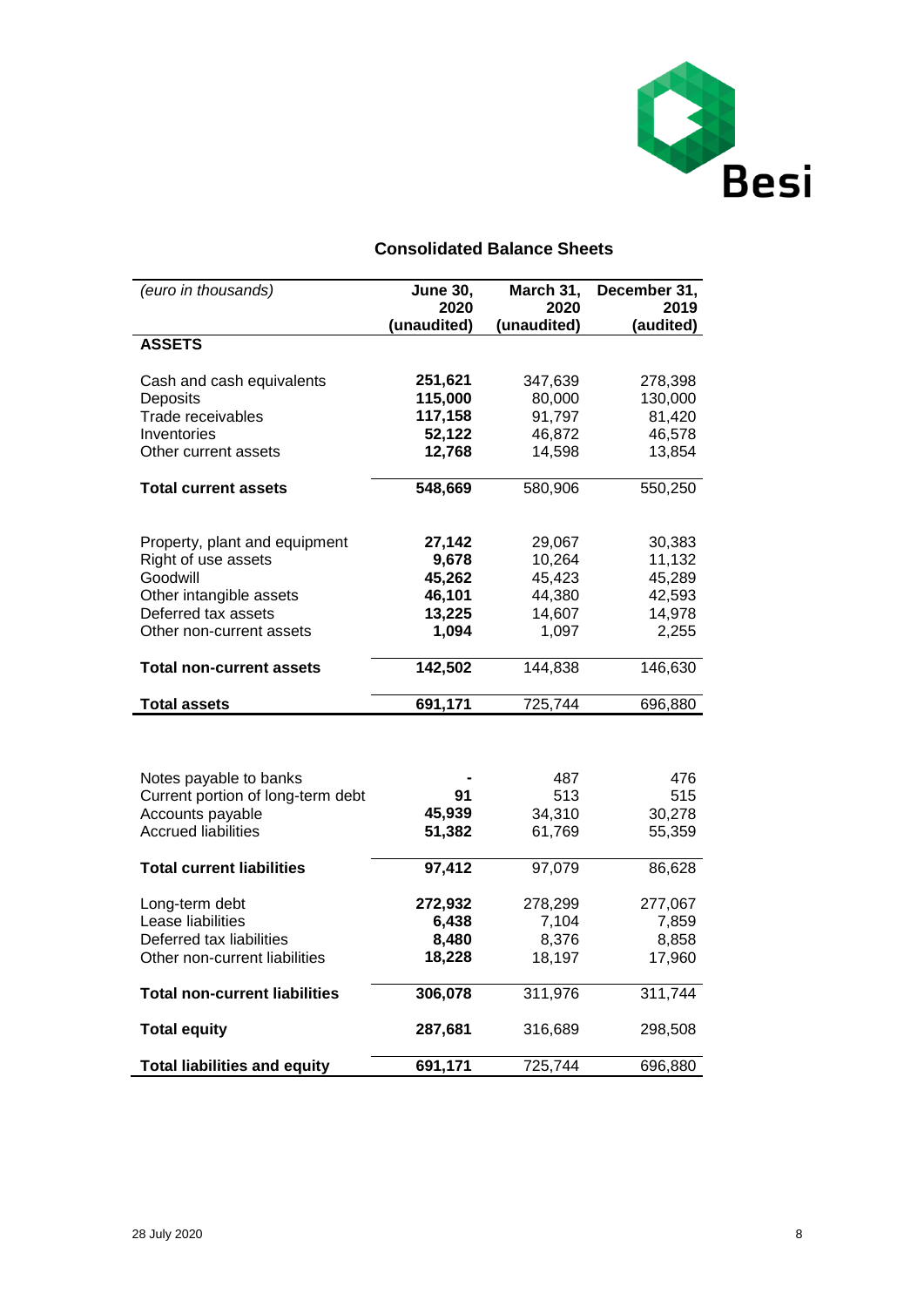

| (euro in thousands)                                                 |           | <b>Three Months Ended</b><br><b>June 30,</b><br>(unaudited) | <b>Six Months Ended</b><br><b>June 30,</b><br>(unaudited) |            |  |  |
|---------------------------------------------------------------------|-----------|-------------------------------------------------------------|-----------------------------------------------------------|------------|--|--|
|                                                                     | 2020      | 2019                                                        | 2020                                                      | 2019       |  |  |
| Cash flows from operating activities:                               |           |                                                             |                                                           |            |  |  |
| Income before income tax                                            | 45,730    | 21,905                                                      | 61,913                                                    | 32,730     |  |  |
| Depreciation and amortization                                       | 4,673     | 4,851                                                       | 9,848                                                     | 9,773      |  |  |
| Share based payment expense                                         | 2,189     | 1,630                                                       | 8,033                                                     | 5,341      |  |  |
| Financial expense, net                                              | 2,691     | 3,222                                                       | 5,303                                                     | 7,139      |  |  |
| Changes in working capital                                          | (21, 868) | (17, 757)                                                   | (24, 743)                                                 | 7,616      |  |  |
| Income tax paid                                                     | (8, 479)  | (14, 179)                                                   | (8, 753)                                                  | (15, 107)  |  |  |
| Interest paid                                                       | (2,074)   | (2, 385)                                                    | (2, 180)                                                  | (2, 434)   |  |  |
| Net cash provided by (used in) operating                            |           |                                                             |                                                           |            |  |  |
| activities                                                          | 22,862    | (2,713)                                                     | 49,421                                                    | 45,058     |  |  |
| Cash flows from investing activities:                               |           |                                                             |                                                           |            |  |  |
| Capital expenditures                                                | (478)     | (235)                                                       | (1, 350)                                                  | (863)      |  |  |
| Capitalized development expenses                                    | (4, 285)  | (2,986)                                                     | (7,982)                                                   | (5,913)    |  |  |
| Repayments of (investments in) deposits                             | (35,000)  | 50,000                                                      | 15,000                                                    | 50,000     |  |  |
| Net cash provided by (used in) investing activities                 | (39, 763) | 46,779                                                      | 5,668                                                     | 43,224     |  |  |
| Cash flows from financing activities:                               |           |                                                             |                                                           |            |  |  |
| Proceeds from (payments of) bank lines of credit                    | (466)     | (3, 175)                                                    | (434)                                                     | (2, 812)   |  |  |
| Proceeds from (payments of) debt                                    | (405)     | 22                                                          | (416)                                                     | 11         |  |  |
| Payments of lease liabilities                                       | (896)     | (891)                                                       | (1,769)                                                   | (1,781)    |  |  |
| Dividends paid to shareholders                                      | (73, 486) | (122, 419)                                                  | (73, 486)                                                 | (122, 419) |  |  |
| Purchase of treasury shares                                         | (3,053)   | (12,682)                                                    | (6, 198)                                                  | (25, 520)  |  |  |
| Net cash used in financing activities                               | (78, 306) | (139, 145)                                                  | (82, 303)                                                 | (152, 521) |  |  |
| Net increase (decrease) in cash and cash                            |           |                                                             |                                                           |            |  |  |
| equivalents                                                         | (95, 207) | (95,079)                                                    | (27, 214)                                                 | (64, 239)  |  |  |
| Effect of changes in exchange rates on cash and<br>cash equivalents | (811)     | (695)                                                       | 437                                                       | 429        |  |  |
| Cash and cash equivalents at beginning of the                       |           |                                                             |                                                           |            |  |  |
| period                                                              | 347,639   | 327,503                                                     | 278,398                                                   | 295,539    |  |  |
| Cash and cash equivalents at end of the period                      | 251,621   | 231,729                                                     | 251,621                                                   | 231,729    |  |  |

## **Consolidated Cash Flow Statements**